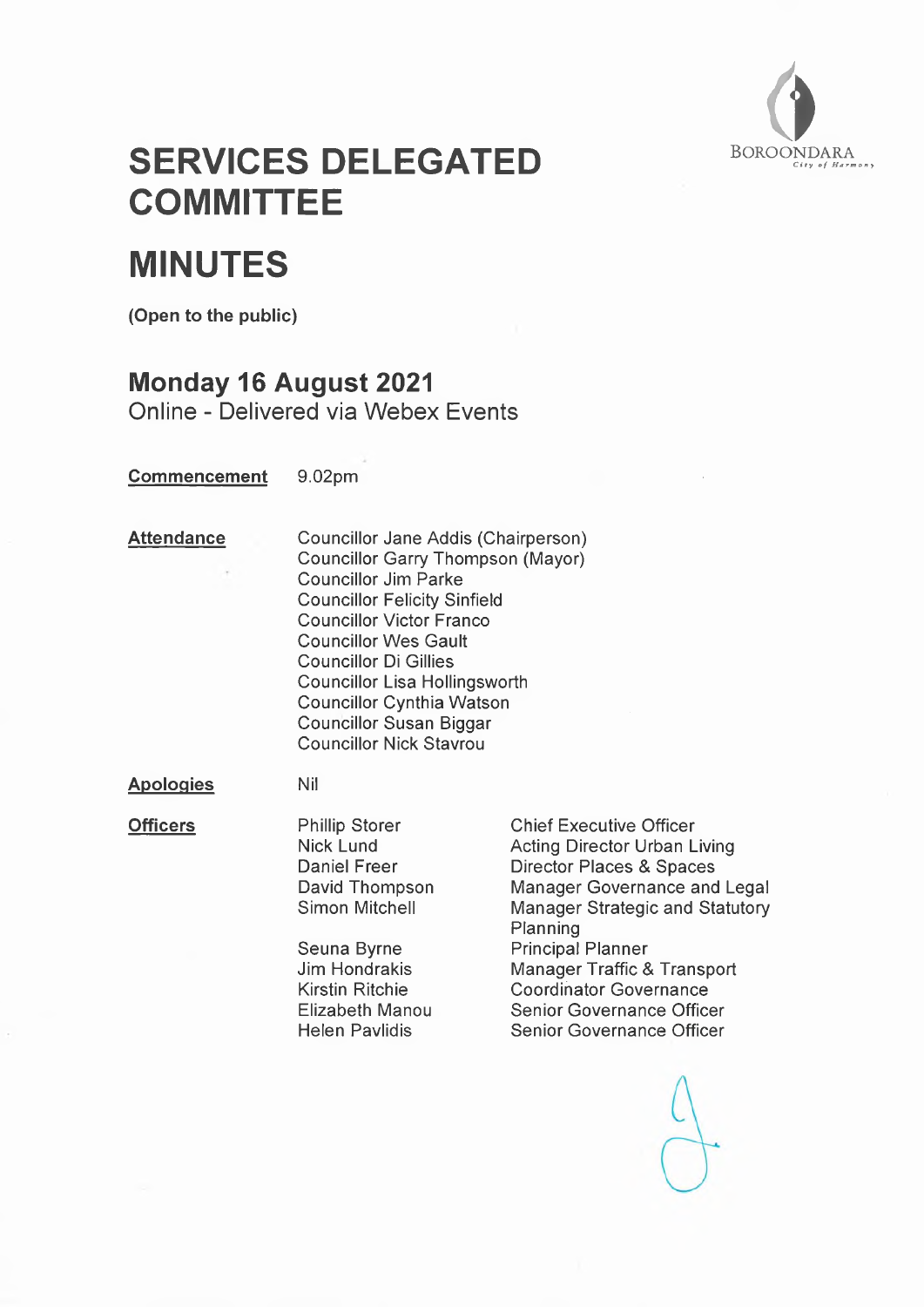# **Table of contents**

| 1.             | Adoption and confirmation of the minutes                                 |                                                                                                                |   |
|----------------|--------------------------------------------------------------------------|----------------------------------------------------------------------------------------------------------------|---|
| 2.             | Declaration of conflict of interest of any councillor or council officer |                                                                                                                |   |
| 3 <sub>1</sub> | <b>Presentation of officer reports</b>                                   |                                                                                                                |   |
|                | 3.1                                                                      | Bills Street - Homes Victoria Robinson Road Car Park Construction<br>of a Public Car Park on Patterson Reserve | 3 |
| 4.             | <b>General business</b>                                                  |                                                                                                                | 5 |
| 5.             | <b>Urgent business</b>                                                   |                                                                                                                |   |
| 6.             | <b>Confidential business</b>                                             |                                                                                                                |   |
|                |                                                                          |                                                                                                                |   |

City of Boroondara Page 2

 $\overline{\phantom{a}}$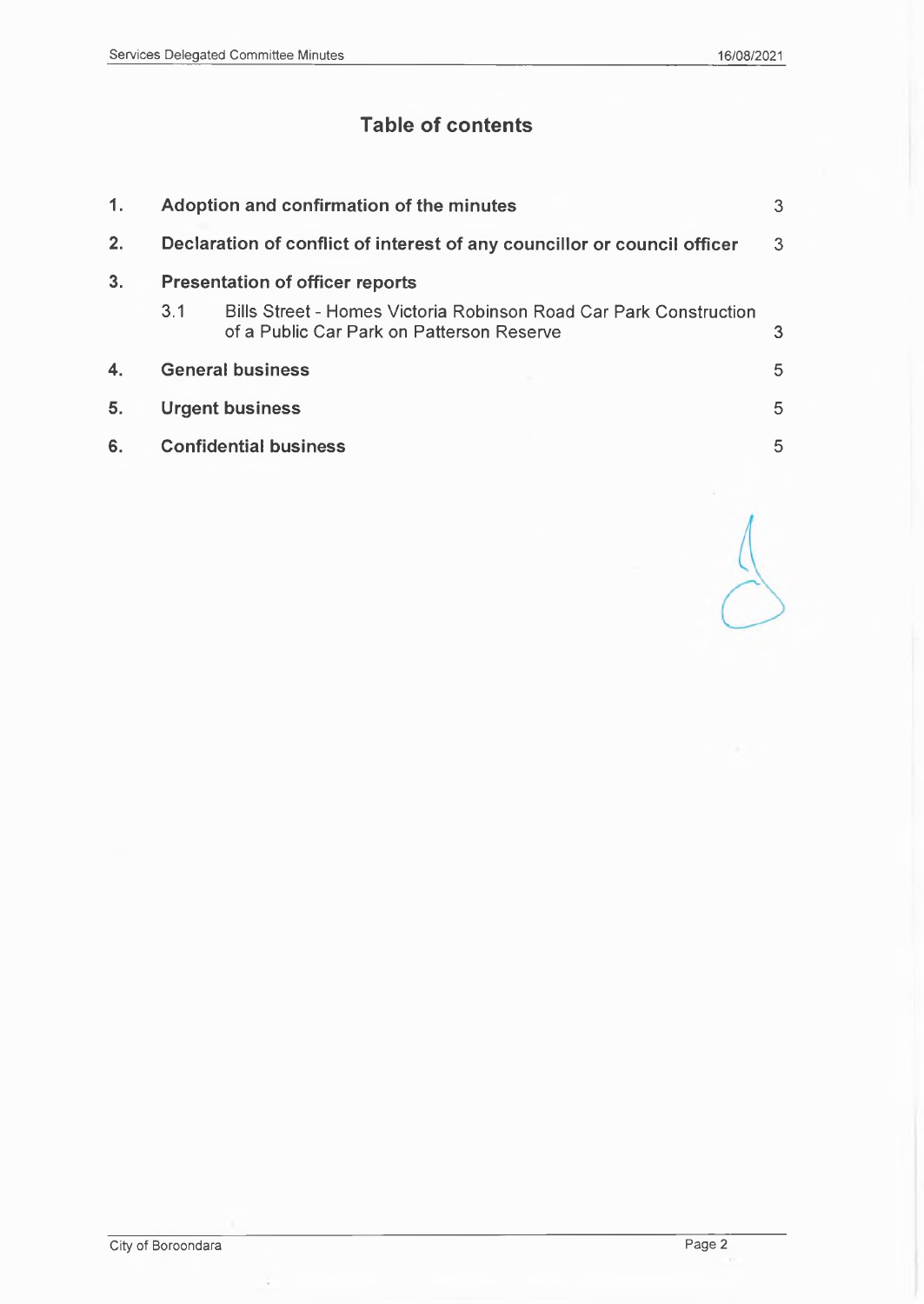### <span id="page-2-0"></span>**1. Adoption and confirmation of the minutes**

Nil

## **2. Declaration of conflict of interest of any councillor or council officer**

The Mayor, Councillor Thompson - Refer to Item 3.1 - Bills Street - Homes Victoria Robinson Road Car Park Construction of a Public Car Park on Patterson Reserve.

#### **3. Presentation of officer reports**

#### **3.1 Bills Street - Homes Victoria Robinson Road Car Park Construction of a Public Car Park on Patterson Reserve**

This report analyses six options **(Attachment 1)** for replacement of the existing Robinson Road public car park, at 1-12 Bills Street, Hawthorn. All of the proposed design options occupy Council-owned land, being either Patterson Reserve or the Robinson Road reserve, or a mix of both. This report identifies a modified version of Option 2 as the preferred replacement option for Council's endorsement.

The existing car park is substantially located on land owned by the Director of Housing and is to be removed to facilitate redevelopment of the land by Homes Victoria as part of Victoria's Big Housing Build. Construction of the replacement car park would be carried out on Council's behalf by Homes Victoria's contractors, at Homes Victoria's expense.

The recommended modified version of Option 2 will result in the loss of five trees from within Patterson Reserve. This consists of one tree of "high landscape value" and four trees of "low landscape value", including two trees which meet Council's criteria for removal due to poor health.

The south-east corner of the existing car park encroaches into Patterson Reserve, occupying approximately 26sqm of Council-owned land. This report also seeks Council's authority for officers to engage with Homes Victoria regarding rehabilitation of the Council-owned land following demolition of the car park.

The key matters for Council's consideration are:

- Whether the loss of open space and associated tree removal can be supported?
- Whether the delivery of a car park with larger capacity than the one it replaces, at no financial cost to Council, provides a sufficient net community benefit to offset the loss of public open space?
- To ensure Council-owned land currently occupied by the car park is suitably rehabilitated following its decommissioning.

It is considered a modified version of Option 2 delivers the highest overall net community benefit, when considered in totality. The modified Option 2 addresses the concerns raised by the relevant Council departments in respect to the options.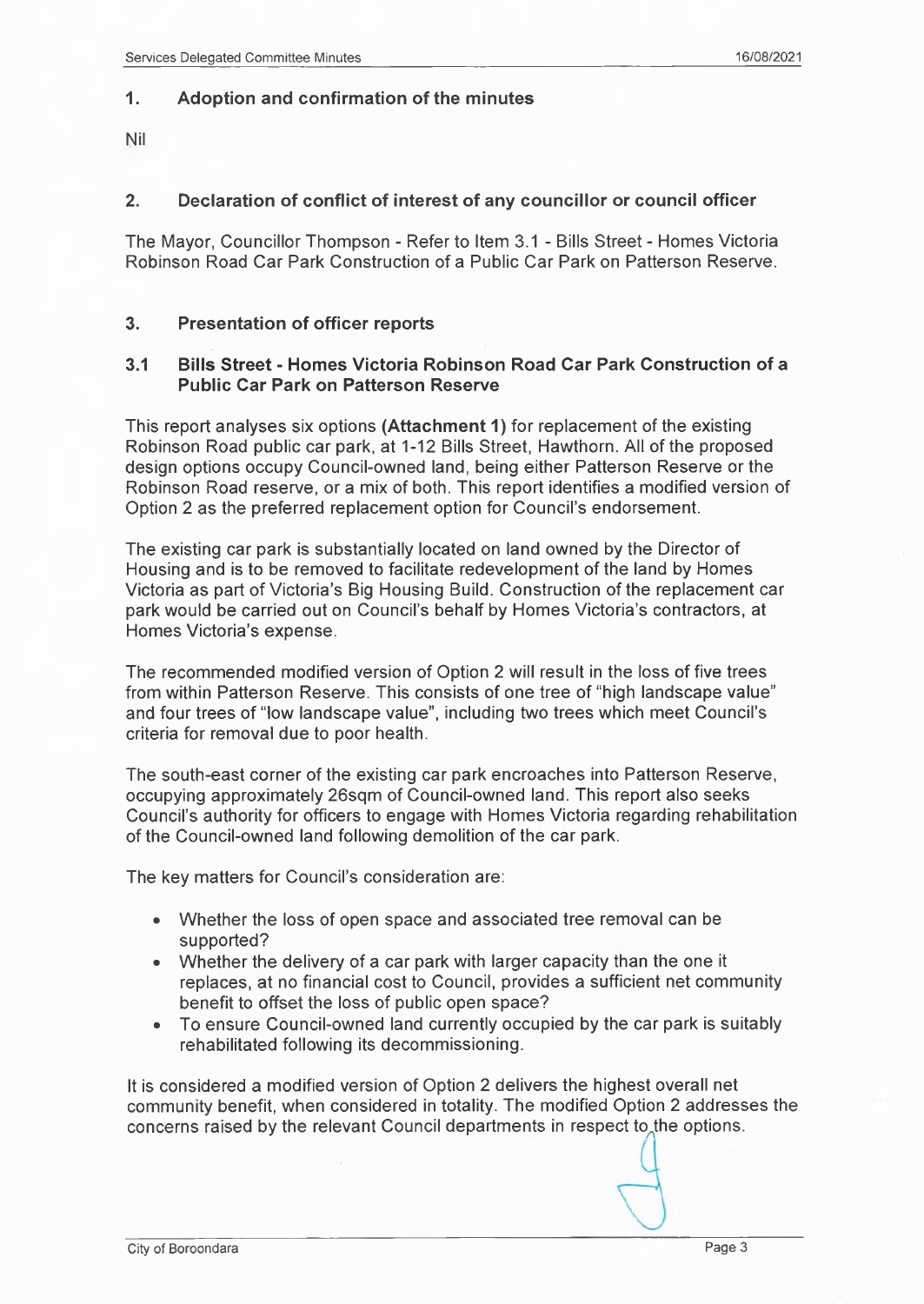*The Mayor, Councillor Thompson declared a Material Conflict of Interest In Item 3.1 - Bills Street - Homes Victoria Robinson Road Car Park Construction of a Public Car Park on Patterson Reserve in accordance with section 128 of the Local Government Act 2020 and the Governance Rules. Councillor Thompson advised the nature of the interest was* 7 *am a Director of a Company, where my Company is a Panel Consultant to Homes Victoria. The item under consideration relates to a matter where the material interest is held by Homes Victoria as one party to the outcome of the decision".*

*The Mayor, Councillor Thompson left the Council Chamber at 9.08pm prior to the consideration and vote on this item.*

*3 speakers opposed to the officers' recommendation addressed the meeting. 3 speakers in support of the officers' recommendation addressed the meeting.*

#### **MOTION**

**Moved Councillor Biggar**

#### **Seconded Councillor Franco**

**That the Services Delegated Committee resolve to:**

- **1. Authorise Council officers to enter into an agreement with Homes Victoria whereby the authority:**
	- **a) Constructs a public car park for use by Council in accordance with detailed civil engineering plans to Council's satisfaction, including:**
		- **i. Not less than 40 90-degree car spaces, inclusive of at least two DDA-compliant car spaces, utilising Robinson Road, Hawthorn (including that part of Patterson Reserve to the west of Robinson Road) and extending into Patterson Reserve south of the termination of Robinson Road to the minimum extent necessary (generally adjacent to Tree No. 41);**
		- **ii. Drainage;**
		- **iii. Lighting;**
		- **iv. Line-marking;**
		- **v. Landscaping;**
		- **vi. Tree removal;**
		- **vii. Installation of a City of Boroondara-branded bike repair station; and**
		- **viii.Any necessary alterations to adjacent paths;**
		- **ix. Any necessary tree protection measures to ensure the retention of Tree Nos. 37 and 41;**
		- **x. Preservation of a viewing area adjacent to the velodrome, in any instance where the replacement car park is proximate;**
		- **xi. A 'wombat crossing' in Robinson Road, at the intersection with Reserve Road, with adequate clearance between the crossing and the nearest car spaces;**

**with all construction and delivery costs to be the responsibility of <sup>I</sup> Homes Victoria.**